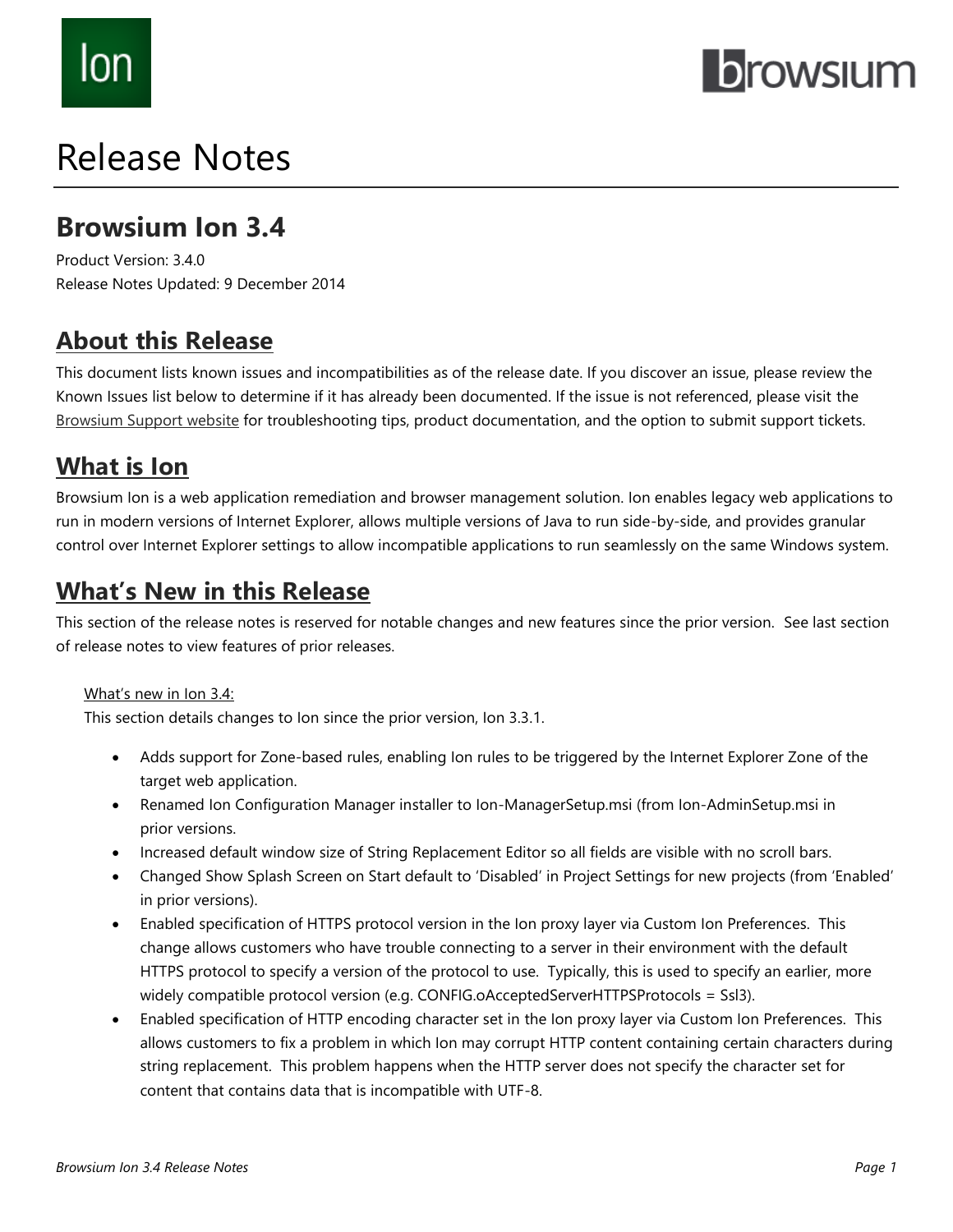## **Minimum System Requirements**

| <b>Operating System</b> | Windows XP<br>Windows 7<br>Windows 8<br>Windows Server 2003<br>Windows Server 2008 R2<br>Windows Server 2012 R2 |
|-------------------------|-----------------------------------------------------------------------------------------------------------------|
| <b>Browsers</b>         | Internet Explorer 8, 9, 10, or 11                                                                               |
| <b>NET Framework</b>    | Version 3.5 SP1 or later                                                                                        |
| <b>Processor</b>        | 1 GHz or faster 32-bit (x86) or 64-bit (x64) processor                                                          |
| <b>Memory</b>           | 1 GB total system RAM, 2 GB for use on Windows Server                                                           |

## **Installing and Using This Release**

- Ion Client 3.4 can be installed as an in-place upgrade for earlier versions of Ion Client 3.x in enterprise deployments. If upgrading from Ion 3.2 (two versions back), it is recommended that you script the deployment to stop the Ion 3.2 Controller (CovController.exe), Ion 3.3 Monitor (CovMonitor.exe), and Internet Explorer (iexplore.exe) processes prior to installing Ion 3.4. A reboot, user logoff/logon, or a scripted Start of the Ion 3.4 Controller (BrowsiumIonController.exe) is then required.
- It is recommended that you uninstall the Ion 3.2 Client and Configuration Manager before installing Ion 3.4 on test or project development systems. At a minimum, Clear Local Settings in Ion Configuration Manager 3.2 or below before installing Ion 3.4 as some of the test configuration data will persist in the system registry. This data will not interfere with the operation of Ion 3.4.
- If you already have a version of Ion 2 installed on your PC, you must uninstall both the Ion Client and the Ion Configuration Manager before installing Ion 3.4.
- Ion 3.4 cannot read projects created with Ion 2. Projects will need to be re-created to upgrade to this release. Contact [Browsium Support](mailto:support@browsium.com) if you need assistance with this process. However Ion 3.4 can read, and automatically upgrade, projects created with any prior release of Ion 3.
- As of Ion 3.3, HKEY\_LOCAL\_MACHINE\SOFTWARE\(Wow6432Node)\Browsium\Ion\Settings is no longer supported for LoadFromFileName values. Refer to section 6 of lon Administration Guide for supported locations.
- You must install both the Ion Client (Ion-ClientSetup.msi) and Ion Configuration Manager (Ion-ManagerSetup.msi) to test the software and develop configurations. Deployments to end user PCs only require the Ion Client.
- It is recommended that you close all Internet Explorer windows before installing the Ion Client. If not, a reboot may be required to ensure the Ion software is functioning properly.
- It is recommended that you close all Internet Explorer windows before testing Ion configurations using the Start Test Configuration menu option in the Ion Configuration Manager.
- Use the 30-day Evaluation Kit option during installation of the Ion Client unless Browsium has already provided you with a license key.
- Read the [Ion Administration Guide](http://docs.browsium.com/guide/?v=3.4.0&p=Ion) for more information on installing and using Browsium Ion 3.4.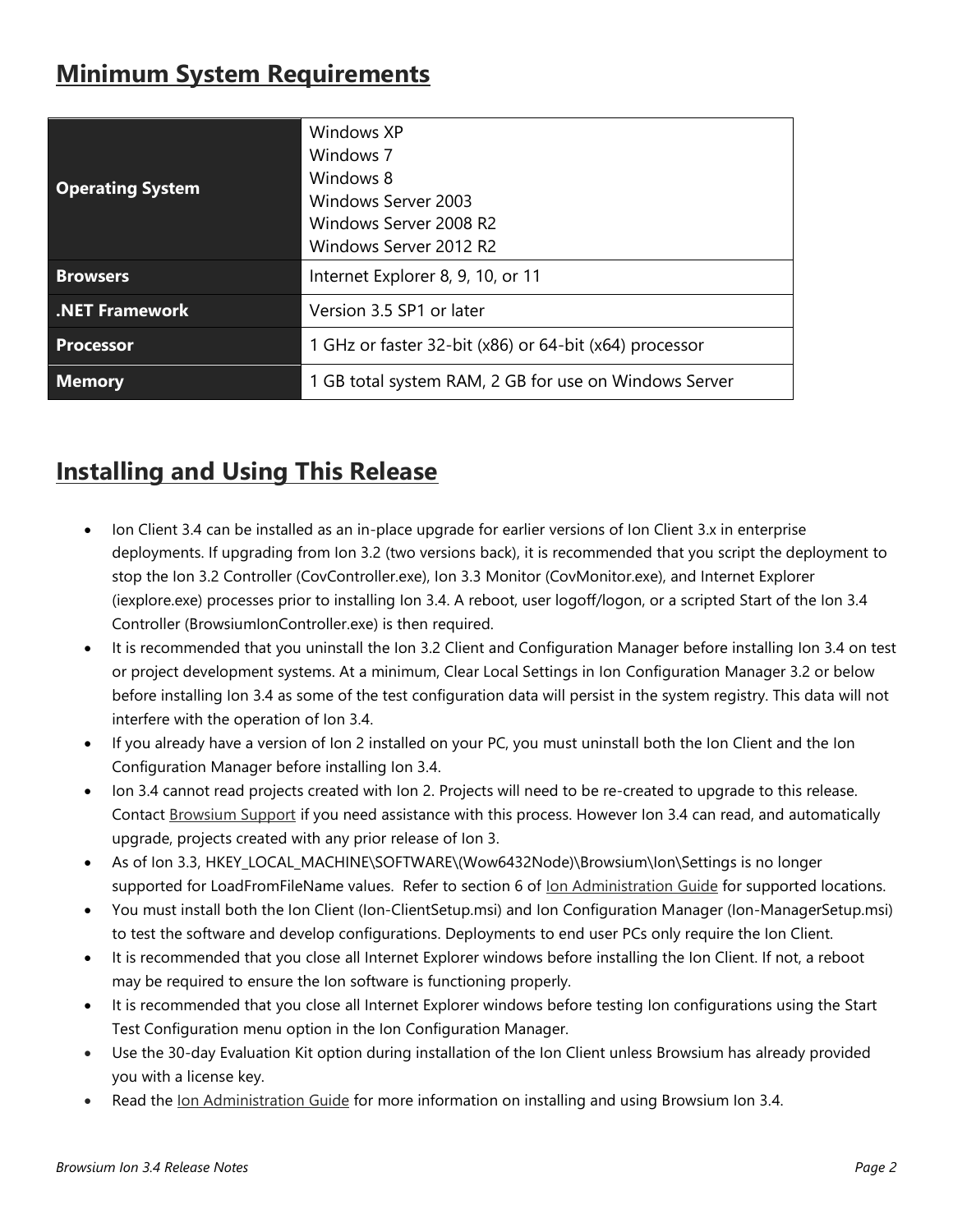#### **Known Issues**

- The window size of Ion Configuration Manger's String Replacement Editor persists from prior versions, even if the prior version was uninstalled. The new default in Ion 3.4 only affects new installations on PCs that have never installed Ion Configuration Manager. If an older version had been installed and the window size is incorrect (with scroll bars and text cut off on the left), resize the window by selecting the dragging the lower right corner of the window. The new size will persist.
- When navigating between Ion-managed and unmanaged instances of Internet Explorer, the source webpage may navigate to a blank page or close the tab entirely if the navigation crosses between Internet Explorer zones. This is due to an issue with how Internet Explorer exposes its History to Browser Helper Objects. This issue will be addressed in a future release of Ion.
- Internet Explorer may crash when attempting to override Java 7 or Java 8 with specific versions of Java 6 (6u18 6u29) due to a COM bug in Java that was fixed in Java 6u30. This issue is still under investigation as certain Windows configurations work fine and others exhibit this crash. Contact Browsium Support for more information.
- A change to Java introduced by Oracle in Java 7 update 71 (also present in Java 8 update 25) creates an incompatibility in the Java cache between the current version of Java and the version being remediated by Browsium Ion. This may result in Java failing to load in Ion-managed instances of Internet Explorer on Windows 7 or later. To work around this issue, follow the guidance in the [Ion Knowledge Base.](http://www.browsium.com/faqs/java-version-remediation-java-7u71-or-newer/)
- On IE8 and IE9, attempts to load some Java 1.6 updates may throw an "object expected" error or the applet may not load at all. Refer to the [Ion Knowledge Base](http://www.browsium.com/faqs/java-16-remediation-issues-workarounds/) for the appropriate workaround.
- Start Test Configuration fails to populate the registry and restart the controller if the Project file is located on a read-only location. Place the project file in a location with read-write privileges before using Start Test Configuration. Note that the Ion Client runs properly in an enterprise deployment with the Project file in a readonly location.
- Ion 3.4 writes its logs in Event Viewer under the application name "Browsium Ion". Some prior versions of Ion wrote logs under the application name "Ion". The "Ion" log entries may remain visible after installing Ion 3.3, though all new log entries are written to "Browsium Ion". The "Ion" log entries can be manually deleted if no longer needed.
- Selecting the "Modify" option when installing Ion Client 3.4 on a system with Ion Client 3.4 already installed may result in a corrupt installation. Do not use the Modify option. However, "Remove" and "Repair" work properly.
- Installing Ion Client 3.4 with a license key as an in-place upgrade for the evaluation version of Ion Client will result in installation of the evaluation version of Ion Client 3.4. If this occurs, the license key can be manually configured in the Windows Registry by following the instructions in Section 2.6 of the [Ion Administration Guide.](http://docs.browsium.com/guide/?v=3.4.0&p=Ion)
- On any system except Windows XP, the Ion Client only logs when Protected Mode is disabled for the zone in which the web page loads. This functionality is by design. As a workaround, turn off Protected Mode in Internet Explorer if you need to capture logs for troubleshooting Ion's Internet Explorer extension.
- Uninstalling the Ion Client via the Command Line may fail to complete successfully if an Internet Explorer window is open during the uninstall process. Rebooting the system after uninstall will complete the uninstall process.
- Pinned Site shortcuts created by Internet Explore fail to respond to Ion rules and do not open in an Ion-managed window of Internet Explorer. Pinned Site shortcuts should not be used with web sites that require Ion remediation. Internet Shortcuts on the desktop or Start menu will work properly. See the [Ion Knowledge Base](http://www.browsium.com/faqs/ion-and-catalyst-do-not-work-with-ie-pinned-sites/) for information on disabling Pinned Site shortcuts via Group Policy.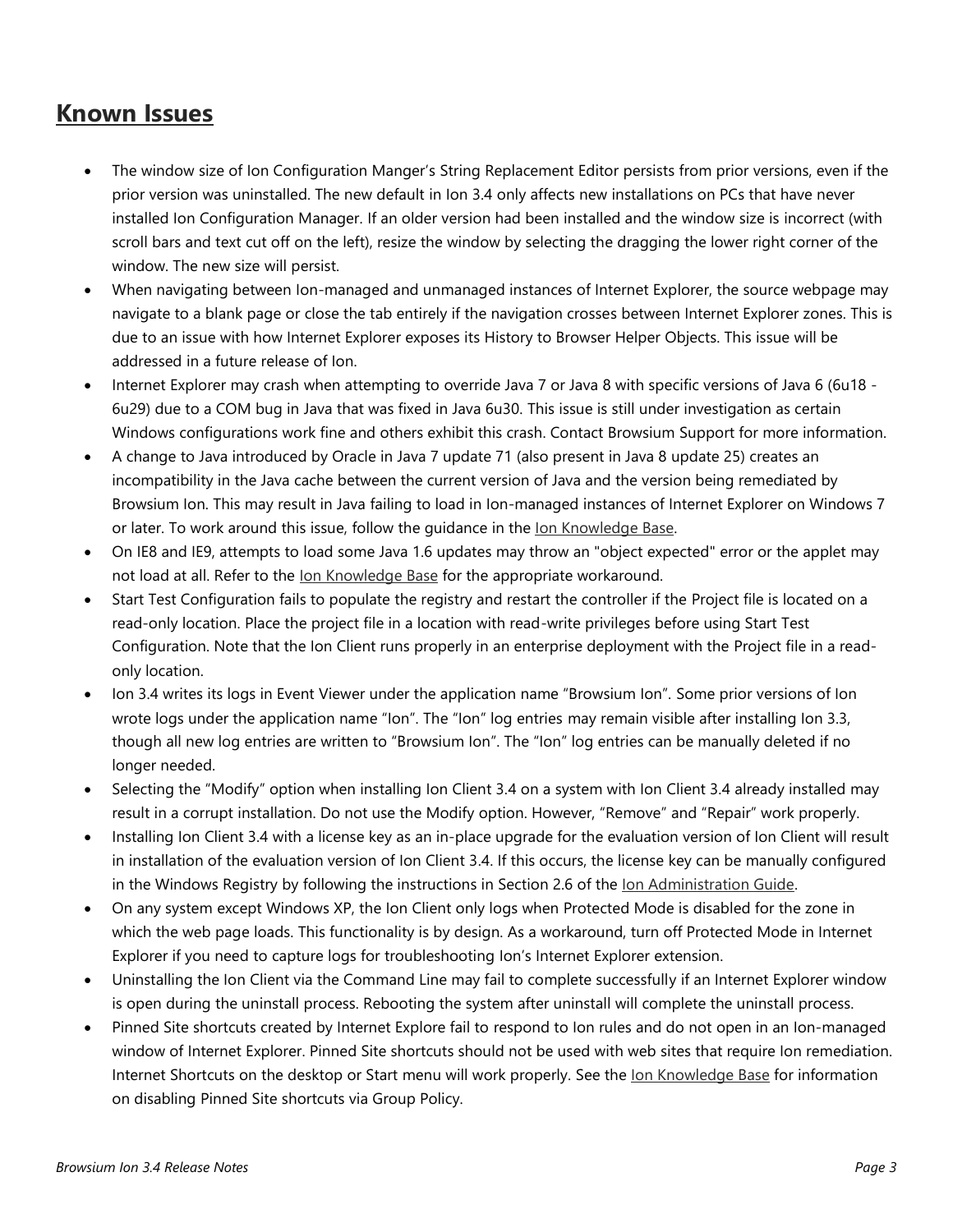- The address bar in an unmanaged Internet Explorer window may continue to show the URL that was redirected and opened in an Ion-managed window. The content of the web page in the originating window is not affected.
- On systems with IE10 or IE11 installed, selecting "Auto" for each Profile's "Examine Web Requests" property will default to the "Always" behavior. This issue will be addressed in a future release.

## **Contact**

For technical support, please visit the [Browsium Support website](http://www.browsium.com/support/) for a list of contact options.

#### **What's New in Prior Releases**

#### What's new in Ion 3.3.1:

This section details changes to Ion since the prior version, Ion 3.3.

 Fixed an issue in the Content-type Whitelist property in Ion configurations that can cause Ion to corrupt images and other binary files present in remediated web applications.

#### What's new in Ion 3.3:

This section details changes to Ion since the prior version, Ion 3.2.3.

Ion Configuration Manager enhancements:

- Streamlined code to improve speed and enable more rapid addition of new features.
- Support for high DPI monitors enables project development at any screen resolution.
- New design enables multiple projects to be edited side-by-side, simplifying project development.
- Copy/paste Rules and Profiles between projects, and configuration items (String Replacements, Custom Files, etc.) within projects, for faster configuration development.
- Improved configuration testing functionality uses XML files instead of serialized registry entries, with automatic saving of project files and simplified menu options.
- String Replacements can be enabled/disabled, saving time, easing project development.
- String Replacements now include a description field with metadata to ease project development.
- New, syntax-aware text editor for complex text entry fields (e.g. String Replacements, Content Overrides, etc.).
- Support for Java 8 as default version of Java in Java Version Manager.
- Logging to Event Viewer.

Ion Client enhancements:

- Enhanced logging to improve supportability, including unique entries on multi-user servers.
- Improved performance for Profiles with Custom Registry entries.
- Fixes issue with local intranet authentication when using .NET Framework 4.5 on Windows 8.
- Resolved issue where Microsoft Office documents were loading in Protected View.
- Fixed issue with setting 'Default' value for Custom Registry entries.

Deployment enhancements:

- Simplified configuration hierarchy, based on XML-formatted configuration files to ease deployment.
- New ADM/ADMX templates for easy Group Policy deployment of configuration file pointers available at http://www.browsium.com/wp-content/uploads/Browsium-Group-Policy-Templates.zip.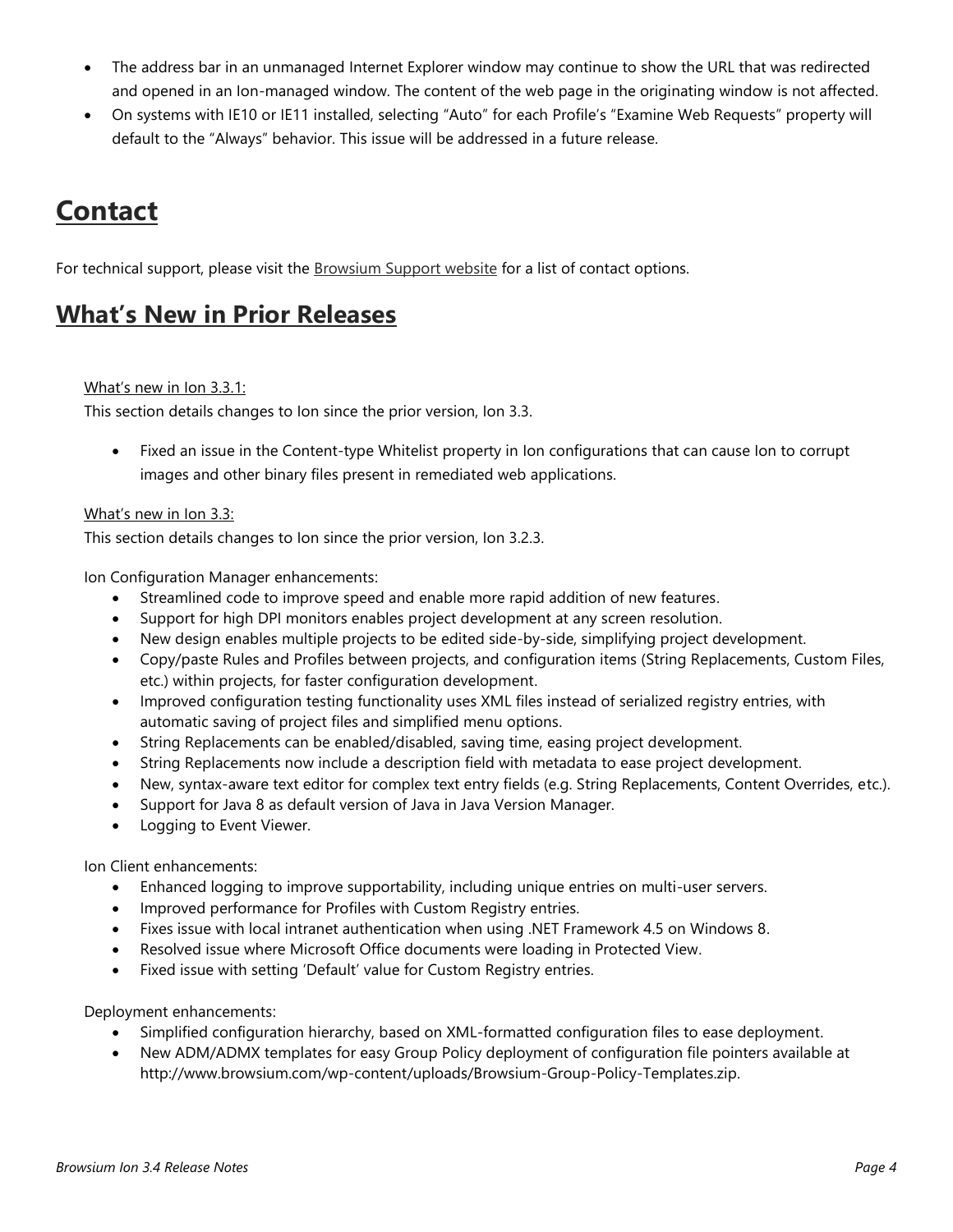- New command-line switch displays registry and file location of active Ion configuration via the command "BrowsiumIonController /WhichConfig". Similar functionality available by pressing 'Ctrl' while displaying the Ion Configuration Manager About Box.
- Improved robustness to handle scenarios where browser process starts before Ion Controller after PC reboot
- Configuration caching to enable offline Ion process initialization when deploying configuration file on a server. • Ion process names have been updated to be more consistent and more easily identified:

*Prior → Current* CovManager  $\rightarrow$  BrowsiumIonManager  $CovController \rightarrow BrownIonController$  $CovBroker \rightarrow Brows$  TowsiumIonBroker CovMonitor  $\rightarrow$  BrowsiumIonMonitor CovCertificateSetup  $\rightarrow$  BrowsiumIonCertificateSetup CovLauncher  $\rightarrow$  BrowsiumIonLauncher

#### What's new in Ion 3.2.3:

This section details changes to Ion since the prior version, Ion 3.2.

- Fixes an issue with an unexpected error message during Ion Controller initialization on certain PC configurations.
- Added a new feature to provide the ability to launch URLs directly into managed instances of Internet Explorer.
- Added the ability to implement Session Isolation between managed instances of Internet Explorer using the same Ion profile.
- Addresses an issue while trying to set registry values with no name (also referred to as default registry value) in Custom Registry Manager.

#### What's new in Ion 3.2:

This section details changes to Ion since the prior version, Ion 3.1.

- Support for Windows 8.1 and Windows Server 2012 R2 with IE11, and IE11 on Windows 7.
- Added support for Custom Files, Custom Registries, and Java management on Windows Server 2003.
- Ion Controller and Ion Monitor processes only run when a valid Ion configuration is present on client systems.
- Internet Explorer cache is cleared only when the Ion configuration changes, not every time the Controller starts.
- Examine Web Requests setting moved from main Profile Settings page to Advanced Profile Settings page.
- Ion Client and Ion Configuration Manager installation screens now look crisp on high-DPI displays.
- New capability to allow Ion to remediate site resources that do not match the site's rule.
- Fixed issue where Ion incorrectly launched new managed IE instance on rule matching POSTs.
- Fixed issue where subsequent request was not handled by Ion following a 401 response from server.
- Improved logging to Event Viewer for configuration load errors.

#### What's new in Ion 3.1:

This section details changes to Ion since the prior version, Ion 3.0.1.

- Default for Examine Web Requests changes from Auto to Always to improve efficiency.
- Improved performance of Ion-managed instances of Internet Explorer for Profiles without Custom Registries or Custom Files.
- Added support for Windows Server 2003 for Profiles without Custom Files and Custom Registries. "Examine Web Requests" must be set to "Always" (the default setting) for Windows Server 2003.